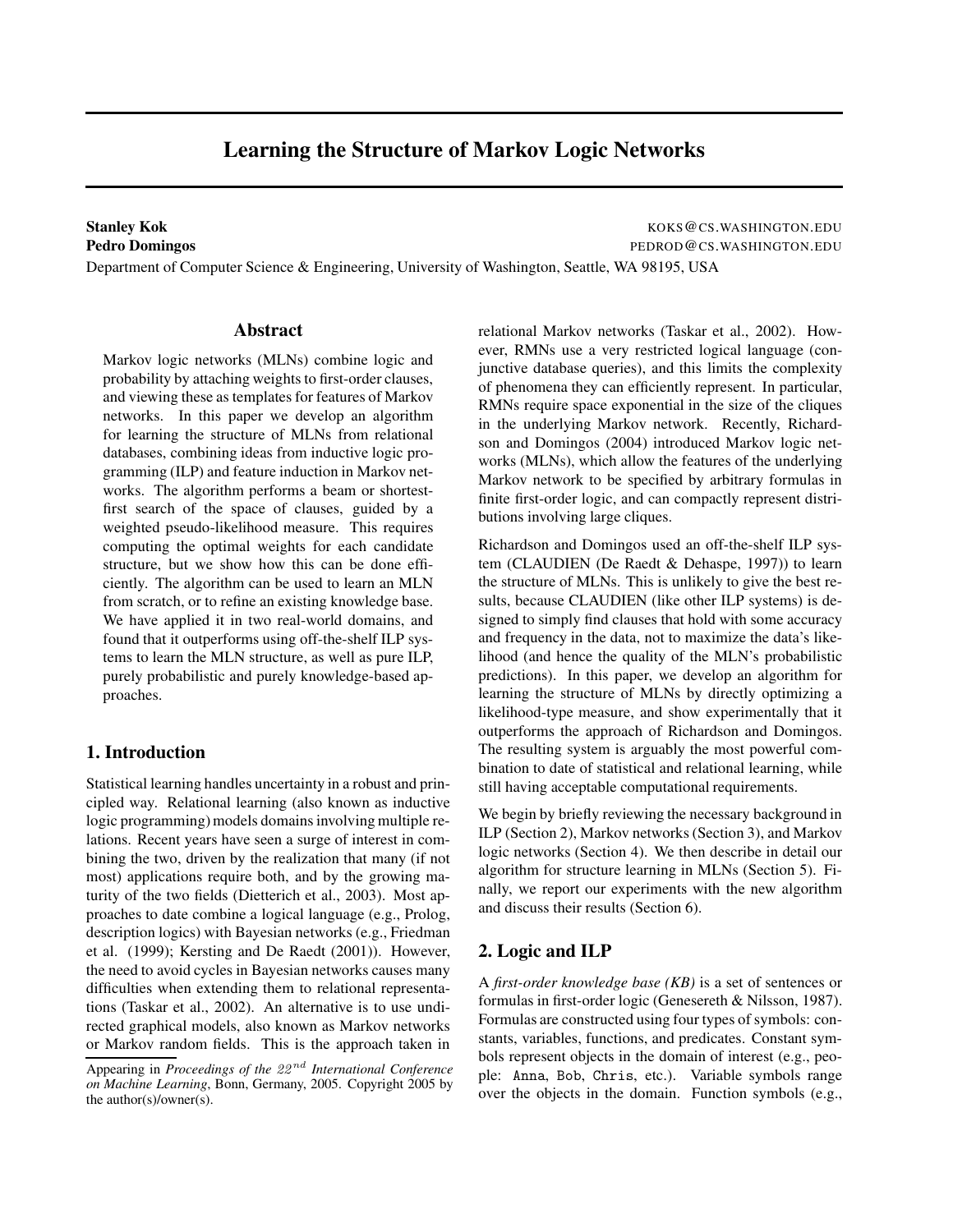MotherOf) represent mappings from tuples of objects to objects. Predicate symbols represent relations among objects in the domain (e.g., Friends) or attributes of objects (e.g., Smokes). A *term* is any expression representing an object in the domain. It can be a constant, a variable, or a function applied to a tuple of terms. For example, Anna, x, and MotherOf(x) are terms. An *atomic formula* or *atom* is a predicate symbol applied to a tuple of terms (e.g., Friends(x, MotherOf(Anna))). A *ground term* is a term containing no variables. A *ground atom* or *ground predicate* is an atomic formula all of whose arguments are ground terms. Formulas are recursively constructed from atomic formulas using logical connectives and quantifiers. A *positive literal* is an atomic formula; a *negative literal* is a negated atomic formula. A KB in *clausal form* is a conjunction of *clauses*, a clause being a disjunction of literals. A *definite clause* is a clause with exactly one positive literal (the *head*, with the negative literals constituting the *body*). A *possible world* or *Herbrand interpretation* assigns a truth value to each possible ground predicate.

ILP systems learn clausal KBs from relational databases, or refine existing KBs (Lavrač & Džeroski, 1994). In the *learning from entailment* setting, the system searches for clauses that entail all positive examples of some relation (e.g., Friends) and no negative ones. For example, FOIL (Quinlan, 1990) learns each definite clause by starting with the target relation as the head and greedily adding literals to the body. In the *learning from interpretations* setting, the examples are databases, and the system searches for clauses that are true in them. For example, CLAUDIEN (De Raedt & Dehaspe, 1997), starting with a trivially false clause, repeatedly forms all possible refinements of the current clauses by adding literals, and adds to the KB the ones that satisfy a minimum accuracy and coverage criterion.

MACCENT (Dehaspe, 1997) is an early example of a system that combines ILP with probability. It finds the maximum entropy distribution over a set of classes consistent with a set of constraints expressed as clauses. Like our algorithm, it builds on Markov network ideas; however, it only performs classification, while the goal here is to do general probability estimation (i.e., learn the joint distribution of all predicates). Also, MACCENT only allows deterministic background knowledge, while MLNs allow it to be uncertain; and MACCENT classifies each example separately, while MLNs allow for collective classification.

# **3. Markov Networks**

A *Markov network* (also known as *Markov random field*) is a model for the joint distribution of a set of variables  $X = (X_1, X_2, \ldots, X_n) \in \mathcal{X}$  (Della Pietra et al., 1997). It is composed of an undirected graph  $G$  and a set of potential functions  $\phi_k$ . The graph has a node for each variable, and the model has a potential function for each clique in the graph. A potential function is a non-negative real-valued function of the state of the corresponding clique. The joint distribution represented by a Markov network is given by

$$
P(X=x) = \frac{1}{Z} \prod_{k} \phi_k(x_{\{k\}})
$$
 (1)

where  $x_{\{k\}}$  is the state of the kth clique (i.e., the state of the variables that appear in that clique).  $Z$ , known as the *partition function*, is given by  $Z = \sum_{x \in \mathcal{X}} \prod_k \phi_k(x_{\{k\}})$ . Markov networks are often conveniently represented as *log-linear models*, with each clique potential replaced by an exponentiated weighted sum of features of the state, leading to

$$
P(X=x) = \frac{1}{Z} \exp\left(\sum_{j} w_j f_j(x)\right) \tag{2}
$$

A feature may be any real-valued function of the state. This paper will focus on binary features,  $f_i(x) \in \{0, 1\}$ . In the most direct translation from the potential-function form (Equation 1), there is one feature corresponding to each possible state  $x_{\{k\}}$  of each clique, with its weight being  $\log \phi_k(x_{\{k\}})$ . This representation is exponential in the size of the cliques. However, we are free to specify a much smaller number of features (e.g., logical functions of the state of the clique), allowing for a more compact representation than the potential-function form, particularly when large cliques are present. MLNs take advantage of this.

Markov network weights have traditionally been learned using iterative scaling (Della Pietra et al., 1997). However, maximizing the likelihood (or posterior) using a quasi-Newton optimization method like L-BFGS has recently been found to be much faster (Sha & Pereira, 2003). Work on learning the structure (i.e., the features) of Markov networks has been relatively sparse to date. Della Pietra et al. (1997) induce conjunctive features by starting with a set of atomic features (the original variables), conjoining each current feature with each atomic feature, adding to the network the conjunction that most increases likelihood, and repeating. McCallum (2003) extends this to the case of conditional random fields, which are Markov networks trained to maximize the conditional likelihood of a set of outputs given a set of inputs.

# **4. Markov Logic Networks**

A first-order KB can be seen as a set of hard constraints on the set of possible worlds: if a world violates even one formula, it has zero probability. The basic idea in MLNs is to soften these constraints: when a world violates one formula in the KB it is less probable, but not impossible. The fewer formulas a world violates, the more probable it is. Each formula has an associated weight that reflects how strong a constraint it is: the higher the weight, the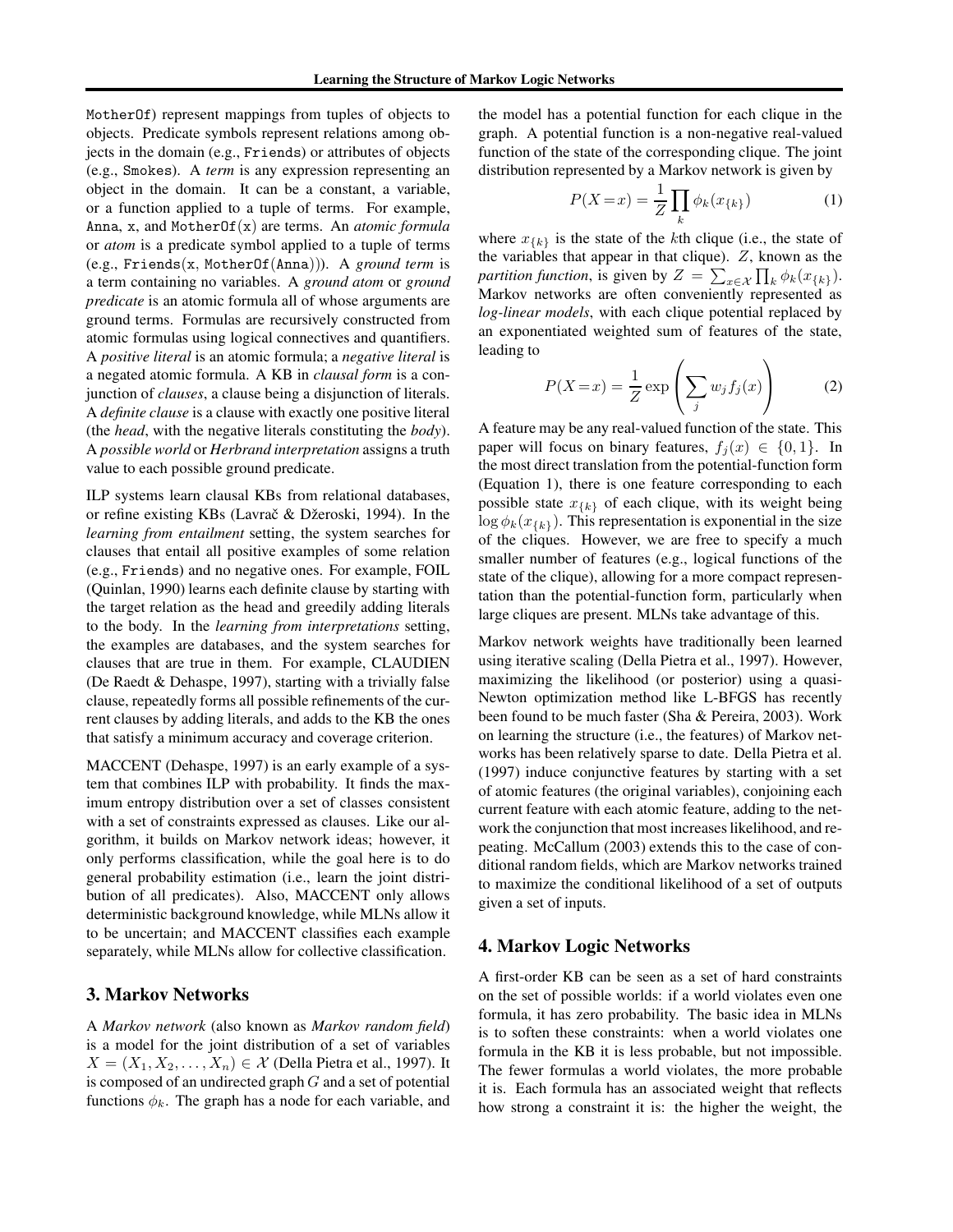greater the difference in log probability between a world that satisfies the formula and one that does not, other things being equal.

**Definition 4.1** *(Richardson & Domingos, 2004) A Markov logic* network L is a set of pairs  $(F_i, w_i)$ , where  $F_i$  is a *formula in first-order logic and* w<sup>i</sup> *is a real number. Together with a finite set of constants*  $C = \{c_1, c_2, \ldots, c_{|C|}\},\$ *it defines a Markov network*  $M_{L,C}$  *(Equations 1 and 2) as follows:*

- *1.* ML,C *contains one binary node for each possible grounding of each predicate appearing in* L*. The value of the node is 1 if the ground predicate is true, and 0 otherwise.*
- *2.* ML,C *contains one feature for each possible grounding of each formula* F<sup>i</sup> *in* L*. The value of this feature is 1 if the ground formula is true, and 0 otherwise. The weight of the feature is the*  $w_i$  *associated with*  $F_i$  *in*  $L$ *.*

Thus there is an edge between two nodes of  $M_{L,C}$  iff the corresponding ground predicates appear together in at least one grounding of one formula in L. An MLN can be viewed as a *template* for constructing Markov networks. From Definition 4.1 and Equations 1 and 2, the probability distribution over possible worlds  $x$  specified by the ground Markov network  $M_{L,C}$  is given by

$$
P(X=x) = \frac{1}{Z} \exp\left(\sum_{i=1}^{F} w_i n_i(x)\right) \tag{3}
$$

where F is the number formulas in the MLN and  $n_i(x)$ is the number of true groundings of  $F_i$  in x. As formula weights increase, an MLN increasingly resembles a purely logical KB, becoming equivalent to one in the limit of all infinite weights.

In this paper we will focus on MLNs whose formulas are function-free clauses and assume domain closure, ensuring that the Markov networks generated are finite (Richardson & Domingos, 2004). In this case, the groundings of a formula are formed simply by replacing its variables with constants in all possible ways. For example, if  $C =$  ${\text{Anna, Bob}}$ , the formula  $\forall x \; \text{Smokes}(x) \Rightarrow \text{ Cancer}(x)$ in the MLN L yields the features Smokes(Anna)  $\Rightarrow$ Cancer(Anna) and Smokes(Bob)  $\Rightarrow$  Cancer(Bob) in the ground Markov network  $M_{L,C}$ . See Richardson and Domingos (2004, Table II) for details.

MLN weights can be learned by maximizing the likelihood of a relational database. (As often in ILP, a closedworld assumption is made, whereby all ground atoms not in the database are assumed false.) However, as in Markov networks, this requires computing the expected number of true groundings of each formula, which can take exponential time. Although this computation can be done approximately using Markov chain Monte Carlo inference (Della

Pietra et al., 1997), Richardson and Domingos found this to be too slow. Instead, they maximized the pseudo-likelihood of the data, a widely-used alternative (Besag, 1975). If  $x$ is a possible world (relational database) and  $x_l$  is the *l*th ground atom's truth value, the pseudo-log-likelihood of  $x$ given weights  $w$  is

$$
\log P_w^*(X = x) = \sum_{l=1}^n \log P_w(X_l = x_l | MB_x(X_l)) \quad (4)
$$

where  $MB_x(X_l)$  is the state of  $X_l$ 's *Markov blanket* in the data (i.e., the truth values of the ground atoms it appears in some ground formula with), and

$$
P(X_l = x_l | MB_x(X_l)) = \frac{\exp\left(\sum_{i=1}^F w_i n_i(x)\right)}{\exp\left(\sum_{i=1}^F w_i n_i(x_{[X_l=0]}\right) + \exp\left(\sum_{i=1}^F w_i n_i(x_{[X_l=1]}\right)}
$$
(5)

where  $n_i(x)$  is the number of true groundings of the *i*th formula in x,  $n_i(x_{[X_i=0]})$  is the number of true groundings of the *i*th formula when we force  $X_l = 0$  and leave the remaining data unchanged, and similarly for  $n_i(x_{[X_i=1]})$ .

Singla and Domingos (2005) proposed a discriminative approach to learning MLN weights, but did not learn MLN structure, like we do here. Richardson and Domingos first learned the structure of an MLN using CLAUDIEN, and then learned maximum pseudo-likelihood weights for it using L-BFGS. In the next section we propose a sounder approach.

## **5. Structure Learning in MLNs**

MLN structure learning can start from an empty network or from an existing KB. Either way, like Richardson and Domingos (2004), we have found it useful to start by adding all unit clauses (single predicates) to the MLN. The weights of these capture (roughly speaking) the marginal distributions of the predicates, allowing the longer clauses to focus on modeling predicate dependencies.

The design space for MLN structure learning algorithms includes the choice of evaluation measure, clause construction operators, search strategy, and speedup methods. We discuss each of these in turn.

#### **5.1. Evaluation Measures**

We initially used the same pseudo-likelihood measure as Richardson and Domingos (Equation 4). However, we found this to give undue weight to the largest-arity predicates, resulting in poor modeling of the rest. We thus defined the weighted pseudo-log-likelihood (WPLL) as

$$
\log P_{w}^{\bullet}(X=x) =
$$
  
 
$$
\sum_{r \in R} c_{r} \sum_{k=1}^{g_{r}} \log P_{w}(X_{r,k}=x_{r,k}|MB_{x}(X_{r,k}))
$$
 (6)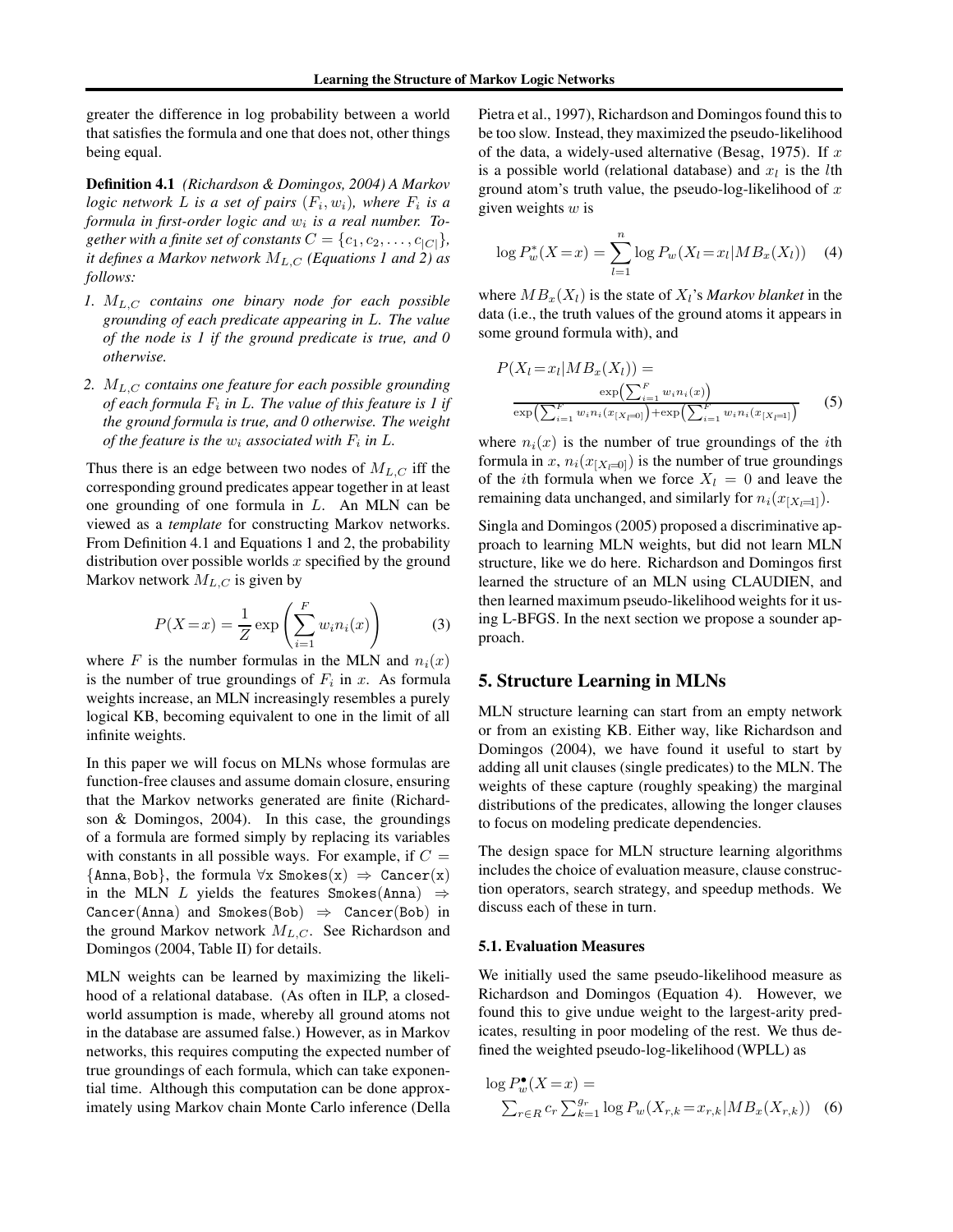where R is the set of first-order predicates,  $q_r$  is the number of groundings of first-order predicate r, and  $x_{r,k}$  is the truth value (0 or 1) of the  $k$ th grounding of  $r$ . The choice of predicate weights  $c_r$  depends on the user's goals. In our experiments, we simply set  $c_r = 1/g_r$ , which has the effect of weighting all first-order predicates equally. If modeling a predicate is not important (e.g., because it will always be part of the evidence), we set its weight to zero. We used WPLL in all versions of MLN learning in our experiments. To combat overfitting, we penalize the WPLL with a structure prior of  $e^{-\alpha \sum_{i=1}^{F} d_i}$ , where  $d_i$  is the number of predicates that differ between the current version of the clause and the original one. (If the clause is new, this is simply its length.) This is similar to the approach used in learning Bayesian networks (Heckerman et al., 1995). Following Richardson and Domingos, we also penalize each weight with a Gaussian prior.

A potentially serious problem that arises when evaluating candidate clauses using WPLL is that the optimal (maximum WPLL) weights need to be computed for each candidate. Given that this involves numerical optimization, and may need to be done thousands or millions of times, it could easily make the algorithm too slow to be practical. Indeed, in the UW-CSE domain (see next section), we found that learning the weights using L-BFGS took 3 minutes on average, which is fast enough if only done once, but unfeasible to do for every candidate clause. Della Pietra et al. (1997) and McCallum (2003) address this problem by assuming that the weights of previous features do not change when testing a new one. Surprisingly, we found this to be unnecessary if we use the very simple approach of initializing L-BFGS with the current weights (and zero weight for a new clause). Although in principle all weights could change as the result of introducing or modifying a clause, in practice this seldom happens. Second-order, quadraticconvergence methods like L-BFGS are known to be very fast if started near the optimum. This is what happens in our case; L-BFGS typically converges in just a few iterations, sometimes one. The time required to evaluate a clause is in fact dominated by the time required to compute the number of its true groundings in the data, and this is a problem we focus on in Subsection 5.4.

#### **5.2. Clause Construction Operators**

When learning an MLN from scratch (i.e., from a set of unit clauses), the natural operator to use is the addition of a literal to a clause. When refining a hand-coded KB, the goal is to correct the errors made by the human experts. These errors include omitting conditions from rules and including spurious ones, and can be corrected by operators that add and remove literals from a clause. These are the basic operators that we use. In addition, we have found that many

common errors (wrong direction of implication, wrong use of connectives with quantifiers, etc.) can be corrected at the clause level by flipping the signs of predicates, and we also allow this. When adding a literal to a clause, we consider all possible ways in which the literal's variables can be shared with existing ones, subject to the constraint that the new literal must contain at least one variable that appears in an existing one. To control the size of the search space, we set a limit on the number of distinct variables in a clause. We only try removing literals from the original hand-coded clauses or their descendants, and we only consider removing a literal if it leaves at least one path of shared variables between each pair of remaining literals.

### **5.3. Search Strategies**

We have implemented two search strategies, one faster and one more complete. The first approach adds clauses to the MLN one at a time, using beam search to find the best clause to add: starting with the unit clauses and the expertsupplied ones, we apply each legal literal addition and deletion to each clause, keep the b best ones, apply the operators to those, and repeat until no new clause improves the WPLL. The chosen clause is the one with highest WPLL found in any iteration of the search. If the new clause is a refinement of a hand-coded one, it replaces it. (Notice that, even though we both add and delete literals, no loops can occur because each change must improve WPLL to be accepted.)

The second approach adds  $k$  clauses at a time to the MLN, and is similar to that of McCallum (2003). In contrast to beam search, which adds the best clause of any length found, this approach adds all "good" clauses of length l before attempting any of length  $l + 1$ . We call it *shortest-first search*.

Table 1 shows the structure learning algorithm in pseudocode, Table 2 shows beam search, and Table 3 shows shortest-first search for the case where the initial MLN contains only unit clauses.

#### **5.4. Speedup Techniques**

The algorithms described in the previous section may be very slow, particularly in large domains. However, they can be greatly sped up using a combination of techniques that we now describe.

- Richardson and Domingos (2004) list several ways of speeding up the computation of the pseudo-loglikelihood and its gradient, and we apply them to the WPLL (Equation 6). In addition, in Equation 5 we ignore all clauses that the predicate does not appear in.
- When learning MLN weights to evaluate candidate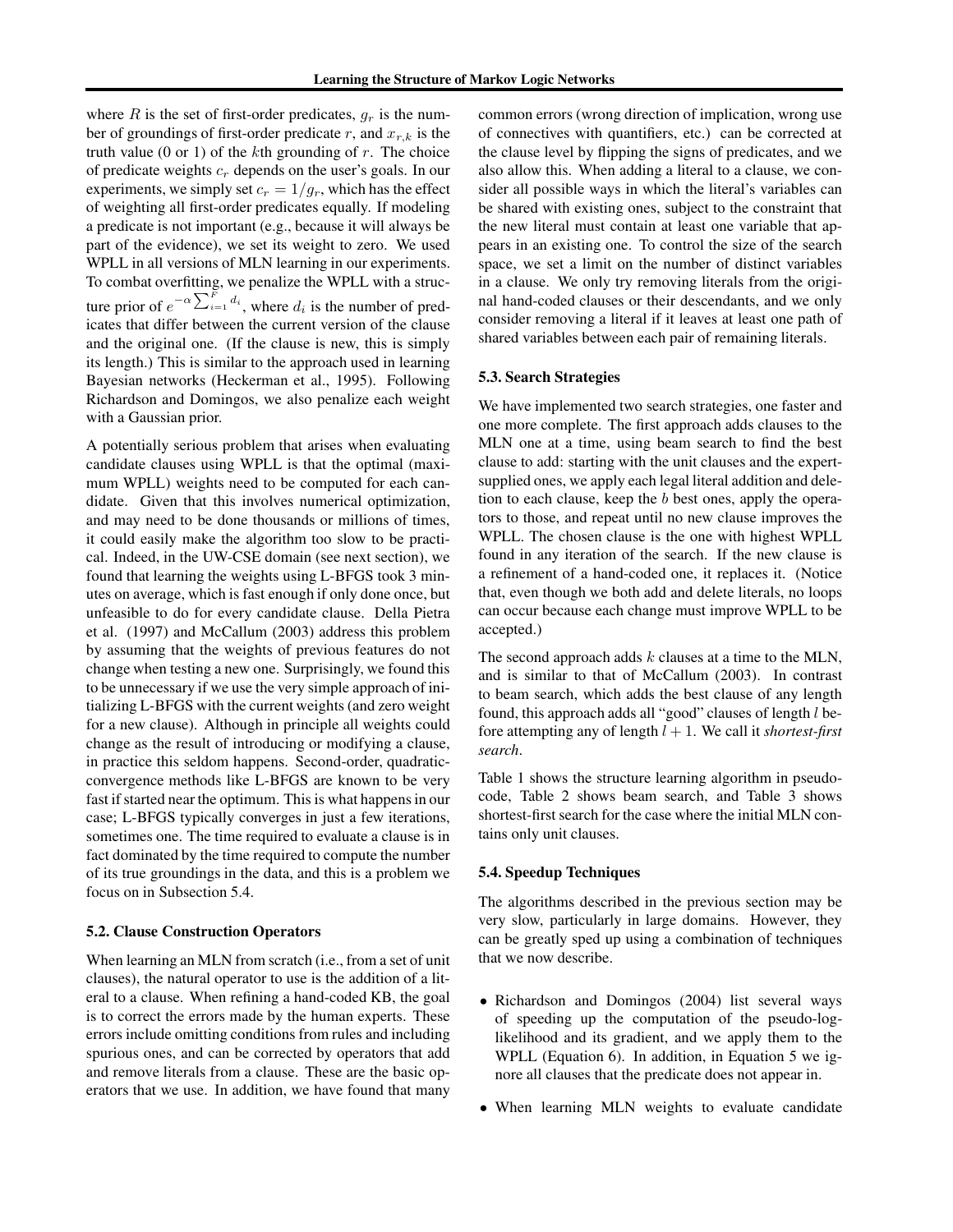Table 1. MLN structure learning algorithm.

| <b>function</b> $StructLearn(R, MLN, DB)$                         |
|-------------------------------------------------------------------|
| <b>inputs:</b> $R$ , a set of predicates                          |
| $MLN$ , a clausal Markov logic network                            |
| $DB$ , a relational database                                      |
| output: Modified $MLN$                                            |
| Add all unit clauses from $R$ to $MLN$                            |
| for each non-unit clause c in $MLN$ (optionally)                  |
| Try all combinations of sign flips of literals in $c$ , and       |
| keep the one that gives the highest $WPLL(MLN, DB)$               |
| $Clauses_0 \leftarrow \{All clauses in MIN\}$                     |
| LearnWeights (MLN, DB)                                            |
| $Score \leftarrow \text{WPLL}(MLN, DB)$                           |
| repeat                                                            |
| $Clauses \leftarrow FindBestClauses(R,MLN, Score, Clauses_0, DB)$ |
| if Clauses $\neq \emptyset$                                       |
| Add Clauses to MLN                                                |
| LearnWeights (MLN, DB)                                            |
| $Score \leftarrow \text{WPLL}(MLN, DB)$                           |
| until $Clauses = \emptyset$                                       |
| for each non-unit clause $c$ in $MLN$                             |
| Prune c from $MLN$ unless this decreases $WPLL(MLN, DB)$          |
| return $MLN$                                                      |
|                                                                   |

clauses, we use a looser convergence threshold and lower maximum number of iterations for L-BFGS than when updating the MLN with the chosen clause(s).

- We compute the contribution of a predicate to the WPLL approximately by uniformly sampling a fraction of its groundings (true and false ones separately), computing the conditional likelihood of each one (Equation 5), and extrapolating the average. The number of samples can be chosen to guarantee that, with high confidence, the chosen clause(s) are the same that would be obtained if we computed the WPLL exactly. This effectively makes the runtime of the WPLL computation independent of the number of predicate groundings (Hulten & Domingos, 2002). At the end of the algorithm we do a final round of weight learning without subsampling.
- We use a similar strategy to compute the number of true groundings of a clause, required for the WPLL and its gradient. In particular, we use the algorithm of Karp and Luby (1983). In practice, we found that the estimates converge much faster than the algorithm specifies, so we run the convergence test of DeGroot and Schervish (2002, p. 707) after every 100 samples and terminate if it succeeds. In addition, we use looser convergence criteria during candidate clause evaluation than during update with the chosen clause. (See Sebag and Rouveirol (1997) for a related use of sampling in ILP.)
- When most clause weights do not change significantly with each run of L-BFGS, neither do most conditional log-likelihoods (CLLs) of ground predicates (log of Equation 5). We take advantage of this by storing the CLL of each sampled ground predicate, and only recomputing it if a clause weight affecting it changes by more

Table 2. Beam search for the best clause.

```
function FindBestClasses(R, MLN, Score, Clauses_0, DB)inputs: R, a set of predicates
        MLN, a clausal Markov logic network
        Score, WPLL of MLN
        Clauses_0, a set of clauses
        D<sub>B</sub>, a relational database
output: BestClause, a clause to be added to MLN
BestClause \leftarrow \emptysetBestGain \leftarrow 0Beam \leftarrow Clauses_0Save the weights of the clauses in MLNrepeat
   Candidates ← CreateCandidateClauses(Beam, R)
  for each clause c \in CandidatesAdd c to MLNLearnWeights(MLN, DB)
     Gain(c) \leftarrow \text{WPLL}(MLN, DB) - ScoreRemove c from MLN
     Restore the weights of the clauses in MLN
   Beam \leftarrow {The \space b \space clauses \space c \in Candidates \space with \space highest}Gain(c) > 0 and with Weight(c) > \epsilon > 0if Gain(Best \text{ clause } c^* \text{ in } Bean) > BestGainBestClause \leftarrow c^*BestGain \leftarrow Gain(c^*)until Beam = \emptyset or BestGain has not changed in two iterations
return {BestClause}
```
than some threshold  $\delta$ . When a CLL changes, we subtract its old value from the total WPLL and add the new one. The computation of the gradient of the WPLL is similarly optimized.

We use a lexicographic ordering on clauses to avoid redundant computations for clauses that are syntactically identical. (However, we do not detect clauses that are semantically equivalent but syntactically different; this is an NP-complete problem.) We also cache the new clauses created during each search and their counts, avoiding the need to recompute them in later searches.

# **6. Experiments**

#### **6.1. Databases**

We carried out experiments on two publiclyavailable databases: the UW-CSE database used by Richardson and Domingos (2004) (available at http://www.cs.washington.edu/ai/mln), and McCallum's Cora database of computer science citations as segmented by Bilenko and Mooney (2003) (available at http://www.cs.utexas.edu/users/ml/riddle/data/cora.tar.gz).

The UW-CSE domain consists of 22 predicates and 1158 constants divided into 10 types. Types include: publication, person, course, etc. Predicates include: Professor(person), AdvisedBy(person1, person2), etc. Using typed variables, the total number of possible ground predicates is 4,055,575. The database contains a total of 3212 tuples (ground atoms). We used the handcoded knowledge base provided with it, which includes 94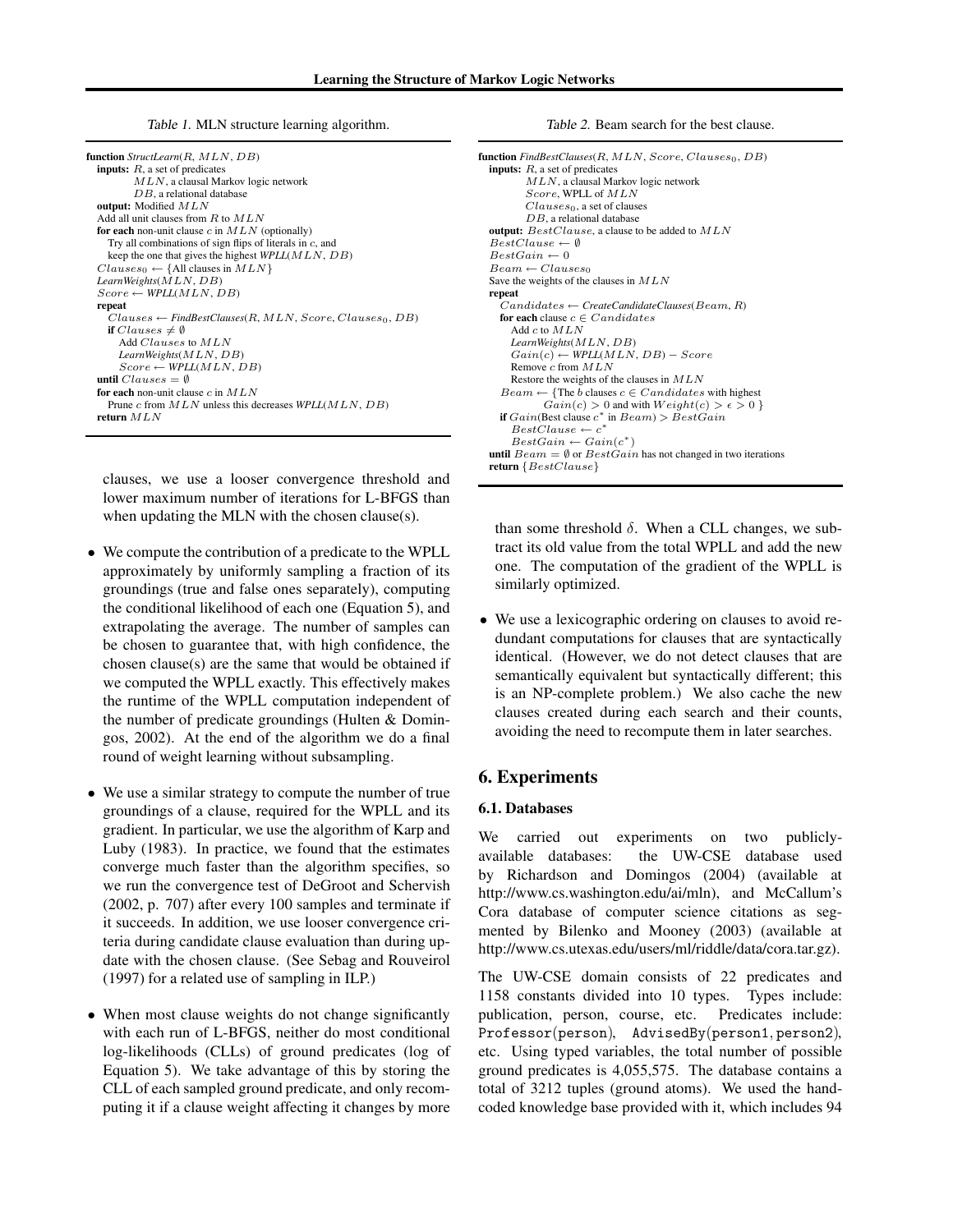Table 3. Shortest-first search for the best clauses.

| <b>function</b> FindBestClauses( $R$ , $MLN$ , Score, Clauses <sub>0</sub> , DB)                   |
|----------------------------------------------------------------------------------------------------|
| <b>inputs:</b> $R$ , a set of predicates                                                           |
| $MLN$ , a clausal Markov logic network                                                             |
| Score, WPLL of $MLN$                                                                               |
| $Clauses_0$ , a set of clauses                                                                     |
| $DB$ , a relational database                                                                       |
| <b>output:</b> $BestClasses$ , a set of clauses to be added to $MLN$                               |
| Save the weights of the clauses in $MLN$                                                           |
| <b>if</b> this is the first time <i>FindBestClauses</i> is called                                  |
| $Candidates \leftarrow \emptyset$                                                                  |
| $l \leftarrow 1$                                                                                   |
| repeat                                                                                             |
| if $l = 1$ or this is not the first iteration of the repeat loop                                   |
| <b>if</b> there is no clause in $Candidates$ of length $\lt l$                                     |
| that was not previously extended                                                                   |
| $l \leftarrow l + 1$                                                                               |
| $Classes \leftarrow$ {Clauses of length $l-1$ in $MLN$ not previ-                                  |
| ously extended $\} \cup \{s \text{ best clauses of length } l-1 \text{ in } \}$                    |
| <i>Candidates</i> not previously extended }                                                        |
| $C and idates \leftarrow C and idates \cup$                                                        |
| Create Candidate Clauses (Clauses, R)                                                              |
| for each clause $c \in Candidates$ not previously evaluated                                        |
| Add $c$ to $MLN$                                                                                   |
| LearnWeights (MLN, DB)                                                                             |
| $Gain(c) \leftarrow \text{WPLL}(MLN, DB) - Score$                                                  |
| Remove $c$ from $MLN$                                                                              |
| Restore the weights of the clauses in $MLN$                                                        |
| $Candidates \leftarrow \{m \text{ best clauses in } Candidates\}$                                  |
| <b>until</b> $l = l_{max}$ or there is a clause $c \in Candidates$ with                            |
| $Gain(c) > 0$ and $Weight(c) > \epsilon > 0$                                                       |
| $BestClasses \leftarrow \{\text{The } k \text{ clauses } c \in Candidates \text{ with highest}\}\$ |
| $Gain(c) > 0$ and with $Weight(c) > \epsilon > 0$ }                                                |
| $C and idates \leftarrow C and idates \setminus BestClasses$                                       |
| return BestClauses                                                                                 |
|                                                                                                    |

formulas stating regularities like: each student has at most one advisor; if a student is an author of a paper, so is her advisor; etc. Notice that these statements are not always true, but are typically true.

The Cora dataset is a collection of 1295 different citations to 112 computer science research papers. We used the author, venue, title and year fields. The goal is to determine which pairs of citations refer to the same paper (i.e., to infer the truth values of all groundings of SameCitation(c1, c2)). These values are available in the data. Additionally, we can attempt to deduplicate the author, title and venue strings, and we labeled these manually. We defined predicates for each field that discretize the percentage of words that two strings have in common. For example, WordsInCommonInTitle20%(title1, title2) is true iff the two titles have 0-20% of their words in common. These predicates are always given as evidence, and we do not attempt to predict them. Using typed variables, the total number of possible ground predicates is 5,225,411. The database contained a total of 378,589 tuples (ground atoms). A hand-crafted KB for this domain was provided by a colleague; it contains 26 clauses stating regularities like: if two citations are the same, their authors, venues, etc., are the same, and vice-versa; if two fields of the same type have many words in common, they are the same; etc.

#### **6.2. Systems**

We compared nine versions of MLN learning: weight learning applied to the hand-coded KB (MLN(KB)); structure learning using CLAUDIEN, FOIL and Aleph (Srinivasan, 2000) followed by weight learning (respectively MLN(CL), MLN(FO) and MLN(AL)); structure learning using CLAUDIEN with the KB providing the language bias as in Richardson and Domingos (2004), followed by weight learning on the output of CLAUDIEN merged with the KB (MLN(KB+CL)); structure learning using our algorithm with beam search, starting from an empty MLN (MLN(SLB)), starting from the hand-coded KB (MLN(KB+SLB)), and starting from an empty MLN but allowing hand-coded clauses to be added during the first search step (MLN(SLB+KB)); and structure learning using our algorithm with shortest-first search, starting from an empty MLN (MLN(SLS)). We added unit clauses to all nine systems. In addition, we compared MLN learning with three pure ILP approaches (CLAUDIEN (CL), FOIL (FO), and Aleph (AL)), a pure knowledge-based approach (the hand-coded KB (KB)), the combination of CLAUDIEN and the hand-coded KB as described above (KB+CL), and two pure probabilistic approaches (naive Bayes (NB) (Domingos & Pazzani, 1997) and Bayesian networks (BN) (Heckerman et al., 1995)). Notice that ILP learners like FOIL and Aleph are not directly comparable with MLNs (or CLAUDIEN), because they only learn to predict designated target predicates, as opposed to finding arbitrary regularities over all predicates. For an approximate comparison, we used FOIL and Aleph to learn rules with each predicate as the target in turn.

We used the algorithm of Richardson and Domingos to construct attributes for the naive Bayes and Bayesian network learners. Since our goal is to measure predictive performance over all predicates, not just the AdvisedBy $(x, y)$ predicate that Domingos and Richardson focused on, we learned a naive Bayes classifier and a Bayesian network for each predicate. (Attempting to learn a single Bayesian network to predict all predicates simultaneously gave very poor results; this is not surprising, since in this case there are only four examples to learn from – one per training area.) Following Richardson and Domingos, we tried using order-1 and order-1+2 attributes, and report the best results.

We used the same settings for CLAUDIEN as Richardson and Domingos, and let CLAUDIEN run for 24 hours on a Sun Blade 1000 workstation.<sup>1</sup> We used the default FOIL parameter settings except for the maximum number of variables per clause, which we set to 5 (UW-CSE) and 6 (Cora), and the minimum clause accuracy, which we set to 50%. For Aleph, we used all of the default settings except for the maximum clause length, which we set to 4 (UW-CSE) and

<sup>&</sup>lt;sup>1</sup>CLAUDIEN only runs on Solaris machines.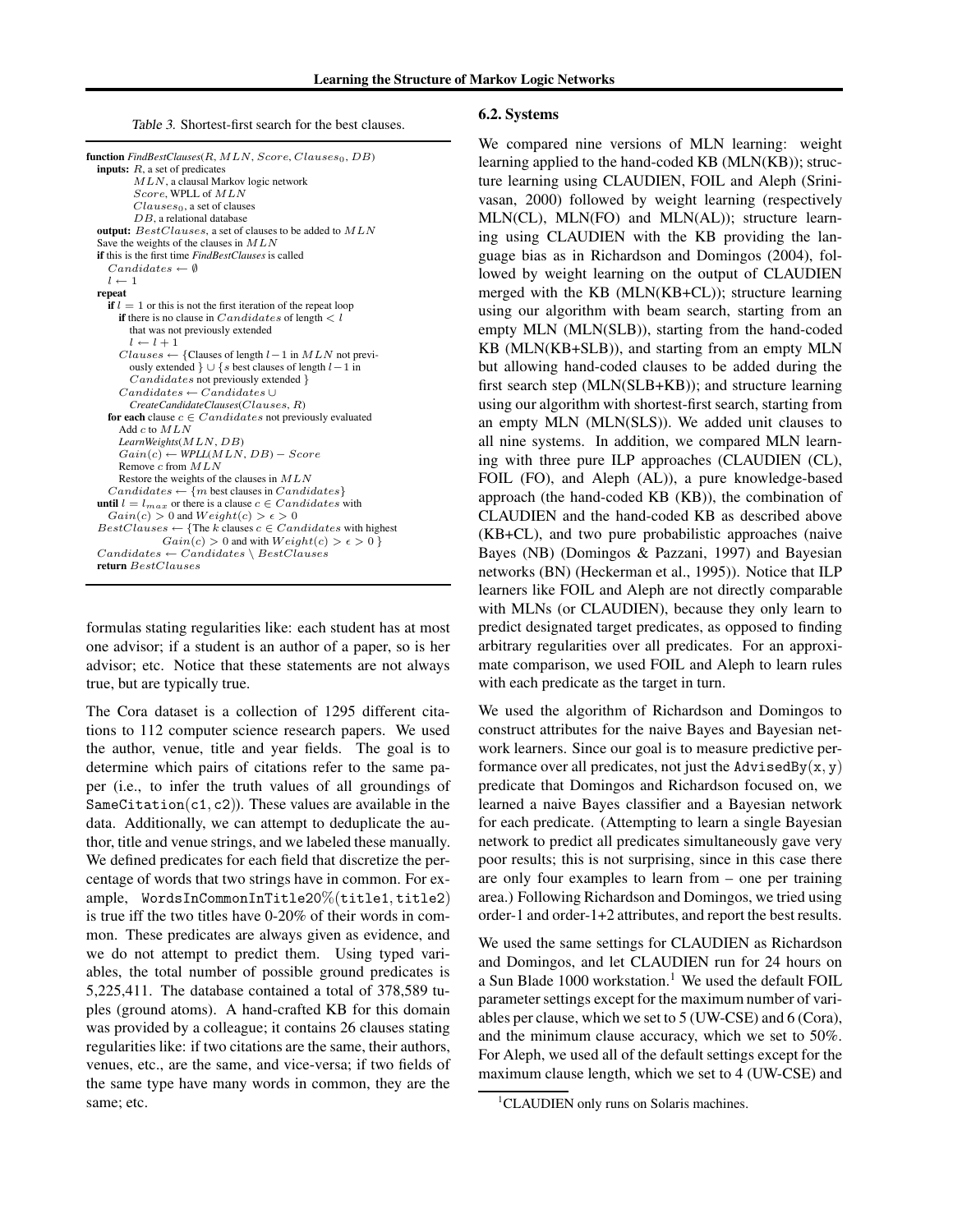7 (Cora). The parameters used for our structure learning algorithms were as follows:  $\alpha = 0.01$  (UW-CSE) and 0.001 (Cora); maximum variables per clause = 5 (UW-CSE) and 6 (Cora);<sup>2</sup>  $\epsilon = 1$  (UW-CSE) and 0.01 (Cora);  $\delta = 10^{-4}$ ;  $s = 200$ ;  $m = 100,000$ ;  $l_{max} = 3$  (UW-CSE) and 7 (Cora); and  $k = 10$  (UW-CSE) and 1 (Cora). L-BFGS was run with the following parameters: maximum itera $tions = 10,000$  (tight) and 10 (loose); convergence threshold =  $10^{-5}$  (tight) and  $10^{-4}$  (loose). The mean and variance of the Gaussian prior were set to 0 and 100, respectively, in all runs. Parameters were set in an *ad hoc* manner, and per-fold optimization using a validation set could conceivably yield better results.

### **6.3. Methodology**

In the UW-CSE domain, we used the same leave-one-areaout methodology as Richardson and Domingos (2004). In the Cora domain, we performed five runs with train-test splits of approximately equal size, ensuring that no true set of matching records was split between train and test sets to avoid contamination. For each system on each test set, we measured the conditional log-likelihood (CLL) and area under the precision-recall curve (AUC) for each predicate. The advantage of the CLL is that it directly measures the quality of the probability estimates produced. The advantage of the AUC is that it is insensitive to the large number of true negatives (i.e., ground atoms that are false and predicted to be false). The CLL of a predicate is the average over all its groundings of the log of Equation 5, which we smoothed by using a weighted average of this value with a prior of 0.5 (with weights of 0.99 and 0.01, respectively). The precision-recall curve for a predicate is computed by varying the threshold CLL above which a ground atom is predicted to be true. For both CLL and AUC, the values we report are averages over all predicates (in the UW-CSE domain) or all non-evidence predicates (in the Cora domain), with all predicates weighted equally. We computed the standard deviations of the AUCs using the method of Richardson and Domingos (2004). To obtain probabilities from the ILP models and hand-coded KBs (required to compute CLLs and AUCs), we treated them as MLNs with all equal infinite weights.

#### **6.4. Results**

The results on the UW-CSE domain are shown in Table 4, and the results on Cora are shown in Table 5.<sup>3</sup> All versions of our MLN structure learning algorithm greatly outper-

Table 4. Experimental results on the UW-CSE database.

| System      | CLL                | <b>AUC</b>        |
|-------------|--------------------|-------------------|
| MLN(SLS)    | $-0.061 + 0.004$   | $0.533 + 0.003$   |
| MLN(SLB)    | $-0.088 + 0.005$   | $0.472 \pm 0.004$ |
| MLN(KB+SLB) | $-0.140 + 0.005$   | $0.430 + 0.003$   |
| MLN(SLB+KB) | $-0.071 \pm 0.005$ | $0.551 + 0.003$   |
| MLN(KB+CL)  | $-0.115\pm0.005$   | $0.506 \pm 0.004$ |
| MLN(CL)     | $-0.151 + 0.005$   | $0.306 \pm 0.001$ |
| MLN(FO)     | $-0.208 \pm 0.006$ | $0.140 + 0.000$   |
| MLN(AL)     | $-0.223 + 0.006$   | $0.148 + 0.001$   |
| MLN(KB)     | $-0.142 + 0.005$   | $0.429 + 0.003$   |
| $KB+CI$ .   | $-0.789 + 0.012$   | $0.318 + 0.003$   |
| CL          | $-0.574 + 0.010$   | $0.170 \pm 0.004$ |
| FO.         | $-0.661 + 0.003$   | $0.131 \pm 0.001$ |
| AL          | $-0.579 \pm 0.006$ | $0.117 \pm 0.000$ |
| KB          | $-0.812 + 0.011$   | $0.266 \pm 0.003$ |
| NB          | $-0.370 + 0.005$   | $0.390 \pm 0.003$ |
| BN          | $-0.166 \pm 0.004$ | $0.397 \pm 0.002$ |

Table 5. Experimental results on the Cora database.

| System         | CLL                | <b>AUC</b>        |
|----------------|--------------------|-------------------|
| MLN(SLS)       | $-0.054 + 0.000$   | $0.813 + 0.001$   |
| MLN(SLB)       | $-0.058 + 0.000$   | $0.782 \pm 0.001$ |
| MLN(KB+SLB)    | $-0.055\pm0.000$   | $0.828 + 0.001$   |
| MLN(SLB+KB)    | $-0.058 + 0.000$   | $0.782 \pm 0.001$ |
| $MLN(KB+CL)$   | $-0.069 + 0.000$   | $0.799 + 0.001$   |
| MLN(CL)        | $-0.158 + 0.001$   | $0.148 + 0.000$   |
| MLN(FO)        | $-0.213 + 0.000$   | $0.529 + 0.001$   |
| MLN(KB)        | $-0.066 \pm 0.000$ | $0.809 + 0.001$   |
| $KB+CL$        | $-0.191 + 0.001$   | $0.658 + 0.001$   |
| CL.            | $-0.693 + 0.000$   | $0.148 + 0.000$   |
| F <sub>O</sub> | $-0.717 + 0.001$   | $0.583 \pm 0.001$ |
| <b>KB</b>      | $-0.229 + 0.001$   | $0.657 \pm 0.001$ |
| NB             | $-0.411\pm0.001$   | $0.096 \pm 0.001$ |
| <b>BN</b>      | $-0.257 + 0.001$   | $0.107 + 0.000$   |

form using ILP systems to learn MLN structure, in both CLL and AUC, in both domains. This is consistent with our hypothesis that directly optimizing (pseudo-)likelihood when learning structure yields better models. In both domains, shortest-first search starting from an empty network (MLN(SLS)) gives the best overall results, but is much slower than beam search (MLN(SLB)) (see below).

The purely logical approaches (CL, FO, AL, KB and KB+CL) did quite poorly. This occurred because they assigned very low probabilities to true ground atoms whenever they were not entailed by the logical KB, and this occurred quite often. Learning weights for the hand-coded KBs was quite helpful, confirming the utility of transforming KBs into MLNs. However, structure learning gave the best overall results. In the UW-CSE domain, refining the hand-coded KB (MLN(KB+SLB)) did not improve

 ${}^{2}$ In the Cora domain, we further sped up learning by using syntactic restrictions on clauses similar to CLAU-DIEN's declarative bias; details are in an online appendix at http://www.cs.washington.edu/ai/lsmln.

<sup>&</sup>lt;sup>3</sup>We tried Aleph with many different parameter settings on Cora, but it always crashed by running out of memory.